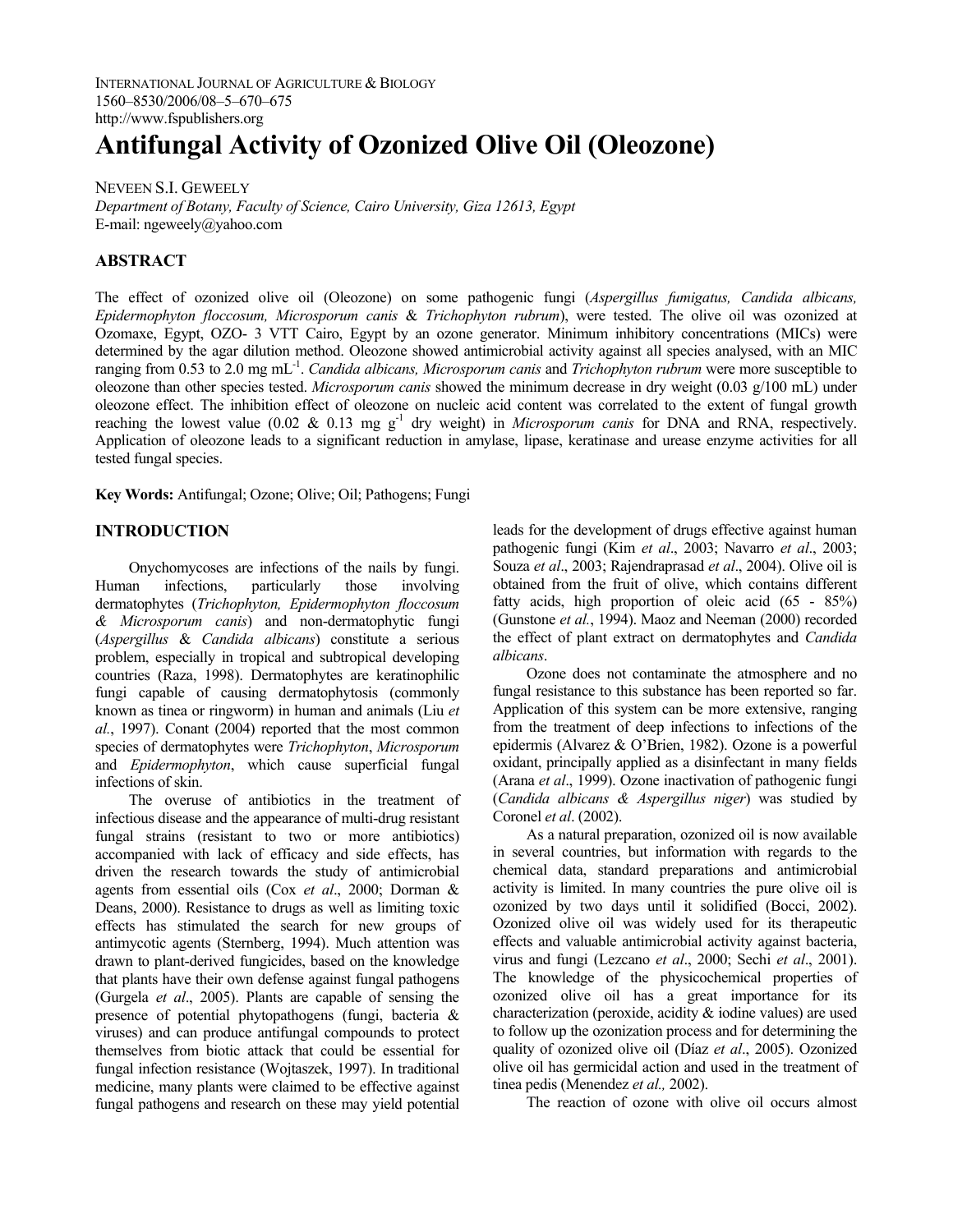exclusively with the carbon-carbon double bonds present in un-saturated fatty acids producing different toxic products such as several oxygenated compounds, hydroperoxides, ozonides, aldehydes, peroxides, diperoxides and polyperoxides and these compounds could be also responsible for the wide antimicrobial activity of ozonized olive oil (Pryor & Uppu, 1993; Ledea, 2003). Different ozonized solutions have been used successfully against different infections (Finch *et al*., 1993). The safety of oleozone was reported by Gundarova *et al*. (1996) and Alvarez *et al*. (1997).

The purpose of this study serves as the foundation for the susceptibility testing method for some pathogenic fungi against oleozone. The effect of oleozone on the pathogen growth and nucleic components was determined. Some enzymatic activities of the tested species were estimated under the effect of oleozone.

## **MATERIALS AND METHODS**

**Ozone apparatus.** Ozone was generated via a controlled flow of oxygen through a corona discharge in the ozone generator (Ozomaxe, Egypt, OZO- 3 VTT) Cairo, Egypt. The ozone was fed into both chambers, where the ozone measurement and ozone treatment were done. Ozone measurement was done by an ozone analyzer (model, INUSA, H1, VER 5.73) with a detection limit of 1.0 ppb.

**Olive oil ozonization.** Ozonated oil was carried out by bubbling ozone through pure olive oil in the presence of a magnetic field for eight weeks. Ozonated oil is actually created by a redox reaction. The ozone literally burns the oil. Once olive oil is completely ozonated, it will actually turn into a nearly clear, gel substance holding the ozone within. The smell of ozone being emmited from the olive oil will be noticeable. The final product must be kept refrigerated at all times. When kept refrigerated, this gel will hold the ozone for years.

**Standardization of the preparation was carried out according to the following parameters.** Peroxide Index (IP), which indicates the quantity of peroxide within the oleozone. It is defined as the quantity of active oxygen per kilogram of oleozone (mmol  $kg^{-1}$ ). A range of IP between 500 and 800 (mmol  $kg^{-1}$ ) was considered. The best antimicrobial activity was seen with an IP of 650 (mmol kg-<sup>1</sup>). Acidity Index, which indicates the free fatty acids in the oleozon, is defined as the number of milligrams of potassium hydroxide that are necessary to neutralize the free fatty acids in 1 mg of oleozone (Panreac, 1992). The aldehyde concentration is measured by adding free hydroxylamine to the aldehyde carboxylic group. The results are expressed in mmol  $g^{-1}$  of oleozone, the interval must range between  $0.4$  and  $0.9$  mmol  $g^{-1}$ . Iodine Index, which is a measure of the un-saturation rate of olive oil was expressed as the number of grams of iodine that react with 100 gram of olive oil. In olive oil, the rate varies between 125 and 135 units (Vajdia & Saenz 1976); whereas, in

oleozone, the value is between 50 and 90 units (Molerio *et al*., 1999).

**Fungal strains.** Five pathogenic fungal species were tested: (*Aspergillus fumigatus, Candida albicans, Epidermophyton floccosum, Microsporum canis* & *Trichophyton rubrum*), were obtained from the faculty of veterinary, Cairo university. The isolates were tested for their susceptibility to oleozone and kept refrigerated on sabouraud dextrose agar (SDA) slants until used.

**Inoculum preparation.** Cultures were grown on sabouraud dextrose agar slants. Sterile saline solution (0.85%) was added to the slants and the culture was gently swabbed with a cotton-tipped applicator to dislodge conidia from the hyphal mat. The suspension was transferred to a sterile tube and the volume was adjusted to 5 mL with sterile phosphate buffered saline solution pH 7. The resulting suspension was used for the next experiments.

**MIC determination.** MICs were determined by the agar dilution method according to the NCCLS (1993) guidelines, the final inoculum was  $10^4$  cfu mL<sup>-1</sup>. Doubling concentration of oleozone in the sabouraud dextrose agar (SDA) medium were used (20, 16, 12, 8, 4, 2 & 0.5 mg mL-<sup>1</sup>). The MIC of oleozone was determined on sabouraud dextrose agar (SDA) medium by the micro drop agar proportion test. An aliquot  $(5 \mu L)$  of spore suspension of each fungal culture was spotted into plates containing Tween-80 (to enhance oil solubility) and oleic acid albumin dextrose citric acid (OADC) as a supplement and a series of dilutions from 20 - 0.5 mg  $mL^{-1}$  of oleozone. The plates were incubated at 30°C for 5 days for *A. fumigatus* and *M. canis* and 10 days for *T. rubrum* and *E. floccosum*, respectively while the plates for *C. albicans* were incubated at room temperature (from  $25 - 27^{\circ}$ C) for 10 h in a reciprocating shaker (100 strokes/min). The number of fungal colonies was counted. The MIC was defined as the lowest concentration resulting in a 99% reduction of the number of colonies on that plate compared with controls (sabouraud dextrose agar alone, plus Tween-80 & nonozonized olive oil).

**Effect of oleozone on the dry weight and nucleic acid components of pathogenic fungi.** Five sterile Erlenmeyer flasks containing 100 mL of MIC of oleozone for each tested species in the sabouraud dextrose media were inoculated with discs (10 mm diameter) of ten days old cultures of the tested fungal species. Five flasks inoculated with un-treated media were used as control. The flasks were incubated at 30°C for 5 days for *A. fumigatus* and *M. canis* and 10 days for *T. rubrum* and *E. floccosum*, respectively while the flasks for *C. albicans* were incubated at room temperature (from  $25 - 27^{\circ}$ C) for 10 h. All flasks were incubated in a reciprocating shaker (100 strokes/min). The produced mats were collected, washed several times with distilled water and oven dried at 80°C till constant weight. The fungal growth was expressed as g/100 mL. Determination of DNA was carried out quantitatively according to the method of Burton (1968) by measuring the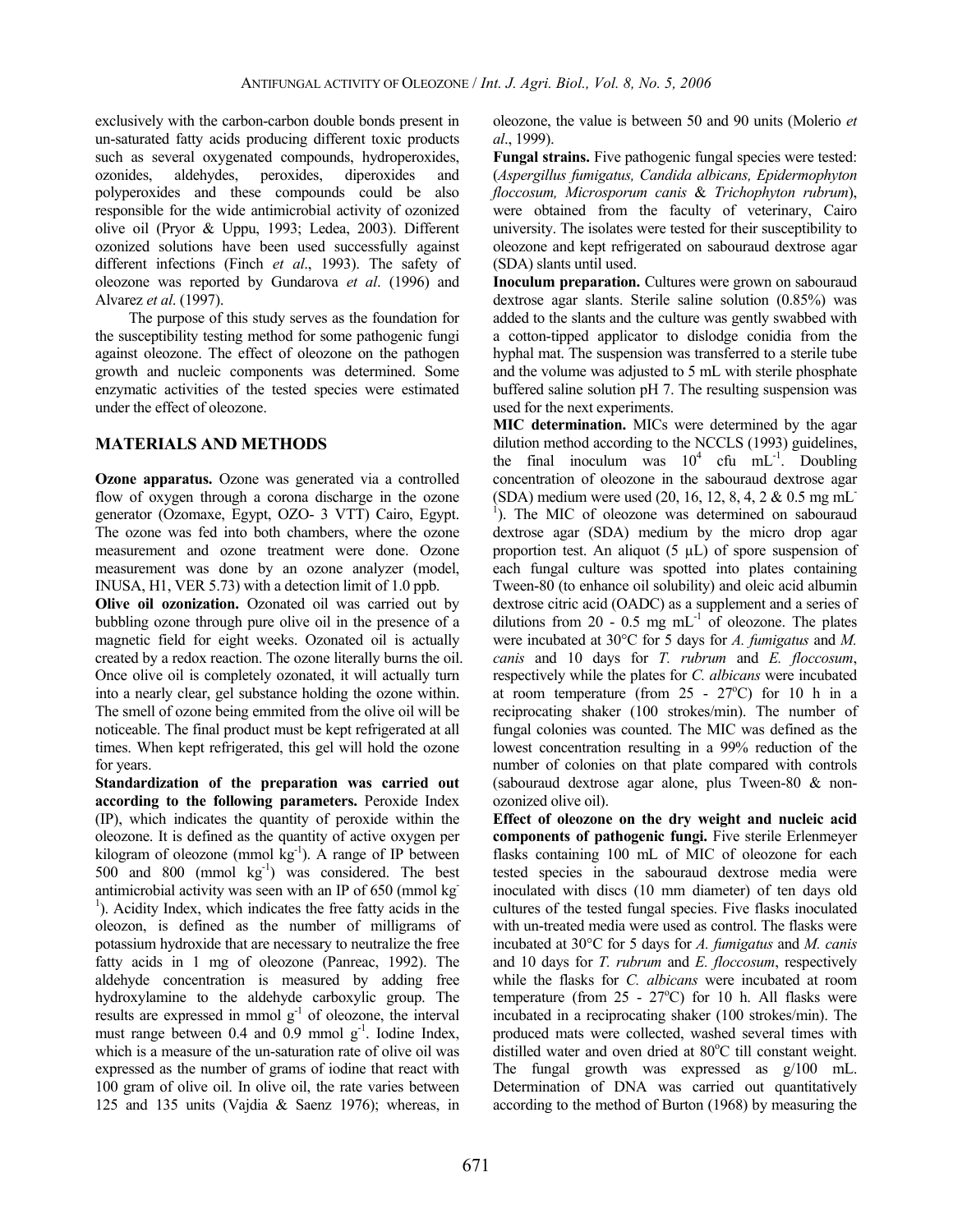colour developed after treating the extracted DNA with diphenylamine reagent and the absorbance was measured at 600 nm. The colorimetric analysis of ribose sugar using orcinol reaction (Ashwell, 1957) was applied for quantitative determination of RNA.

**Effect of oleozone on keratinase, amylase, urease and lipase enzymes of pathogenic fungi.** Fungal cultures of the MIC flasks were applied for measuring the enzyme activities. Keratinase enzyme activity in the growth medium was determined according to Yu *et al*. (1968) method and its modification by Siesenop (1993), while amylase enzyme was estimated by Somogyi (1960) method and Weatherburn (1967) method was applied for urease enzyme determination and lipase enzymes were estimated according to Hellgren and Vincent (1980).

#### **RESULTS AND DISCUSSION**

**Antifungal activity.** Under the test conditions, oleozone showed an antifungal activity against all dermatophytic tested species. These results were in agreement with Sartori (2003), who stated that ozonized olive oil is helpful in suppresing fungal infections including ringworm (dermatophytes), caused by *Microsporum, Trichophyton* and *Epidermophyton* species and yeast infections of the skin including candidiasis (caused by *Candida albicans*). The tested species (*C. albicans, M. canis* & *T. rubrum*), were susceptible to oleozone with MIC ranging from 0.78 - 0.53 Fig. 1. This concentration may seem high if compared with the amount of antibiotics, expressed in µg/mL, necessary to inhibit microbial growth. This is due to the dilution of the active compounds in the ozonized oil that has not been altered in the ozonization process. Lincheta *et al*. (1998) stated that oleozone was effective against *T. rubrum, T. mentagrophytes, C. albicans* and *M. canis*. The tested ozonized olive oil was effective against *A. fumigatus* and *E. floccosum,* generated an MIC of 1.45 and 2.0, respectively. Benger *et al.* (2004) stated that *E. floccosum* was the only dermatophytic strain resistant to *Melaleuca alternifolia.* The resistance of *Aspergillus spp*. may refer to the morphology of spores of *Aspergillus* species is pigmented, large and more resistant to the inhibitory action of ozone and this finding agree with that obtained by Hibben and Stotzky (1969), who stated that spores most sensitive to ozone were, in general, relatively small and hyaline, whereas the most resistant spores were large, pigmented. *Aspergillus niger* spores were more resistant to ozone (Restaino *et al*., 1995). *Aspergillus fumigatus* spores were more resistant to ozone gas (Whistler & Sheldon, 1988).

The fact that most MICs were clustered around 2.0 mg mL<sup>-1</sup> and no species was found with an MICs higher than 2.0 mg  $mL^{-1}$ , may suggest that the activity is due to toxicity rather than to metabolic interruption, as is the case for traditional antimicrobial agents. On the other hand, Dyas *et al.* (1983) showed that *A. fumigatus* colonies seem to be relatively sensitive to ozonation. Diaz *et al*. (2006) stated **Fig. 1. Susceptibility of different species of pathogenic fungi to Oleozone** 



that the higher antimicrobial power of ozonized olive oil refers to its higher peroxide value, where peroxide values in ozonized olive oil sample have a notable increase, which was responsible for the germicidal effect of these oils and an increase of peroxide values has been observed due to formation of peroxidic substances, where ozone reacts with un-saturated compounds through the known Criegee mechanism (Criegee, 1975). This behavior might be due to formation of polymeric peroxides, which are responsible for viscous mass achieved in ozonized oil. The population of *Candida parapsilosis* decreased by exposing to  $0.23 \text{ mg } L^{-1}$ ozone. Counts of *C. tropicalis* decreased by 2 log when the yeast cells were exposed to ozone at  $0.02 \text{ mg } L^{-1}$  for 20 seconds (Kawamura *et al*., 1986). Research efforts in the field of ozonized oil chemistry have been concerned with the oxygenized products elucidation that could be related with their germicidal effect (Diaz *et al.,* 2001). Ozone with olive oil occurs almost exclusively with the carbon-carbon double bonds present in un-saturated fatty acids (Bailey, 1978). Topical ozone therapy is capable of inactivating *Trichophyton* and *Epidermophyton floccosum* (Gérard & Sunnen, 1998).

**Effect of oleozone on the dry weight and nucleic acids components of pathogenic fungi.** Data revealed that there are a significant decrease in the dry weight and nucleic acid components coupled with application of MIC of ozonized olive oil of all tested organisms reaching to the minimum value (0.03 g/100 mL dry weight, 0.02 & 0.13 mg g<sup>-1</sup> dry weight for DNA & RNA, respectively) in *Microsporum canis*, respectively. This finding is in accordance with the fact that the primary mode of inactivation by ozone appears to be nucleic acid damage (Roy *et al.,* 1981). RNA of microorganisms is degraded into protein subunits by ozonation (Kim e*t al.,* 1980). Ozone alters the protein capsid first to liberate RNA and that the naked RNA may be secondarily inactivated by ozone (Gwy & Sobsey, 2003). Ozone degradation of nucleic acids was studied by Shinriki *et al*. (1981). Ozonized oil considered as one effective therapy for antifungal action (Grillo *et al.,* 2006; Table I).

**Effect of oleozone on keratinase, amylase, urease and**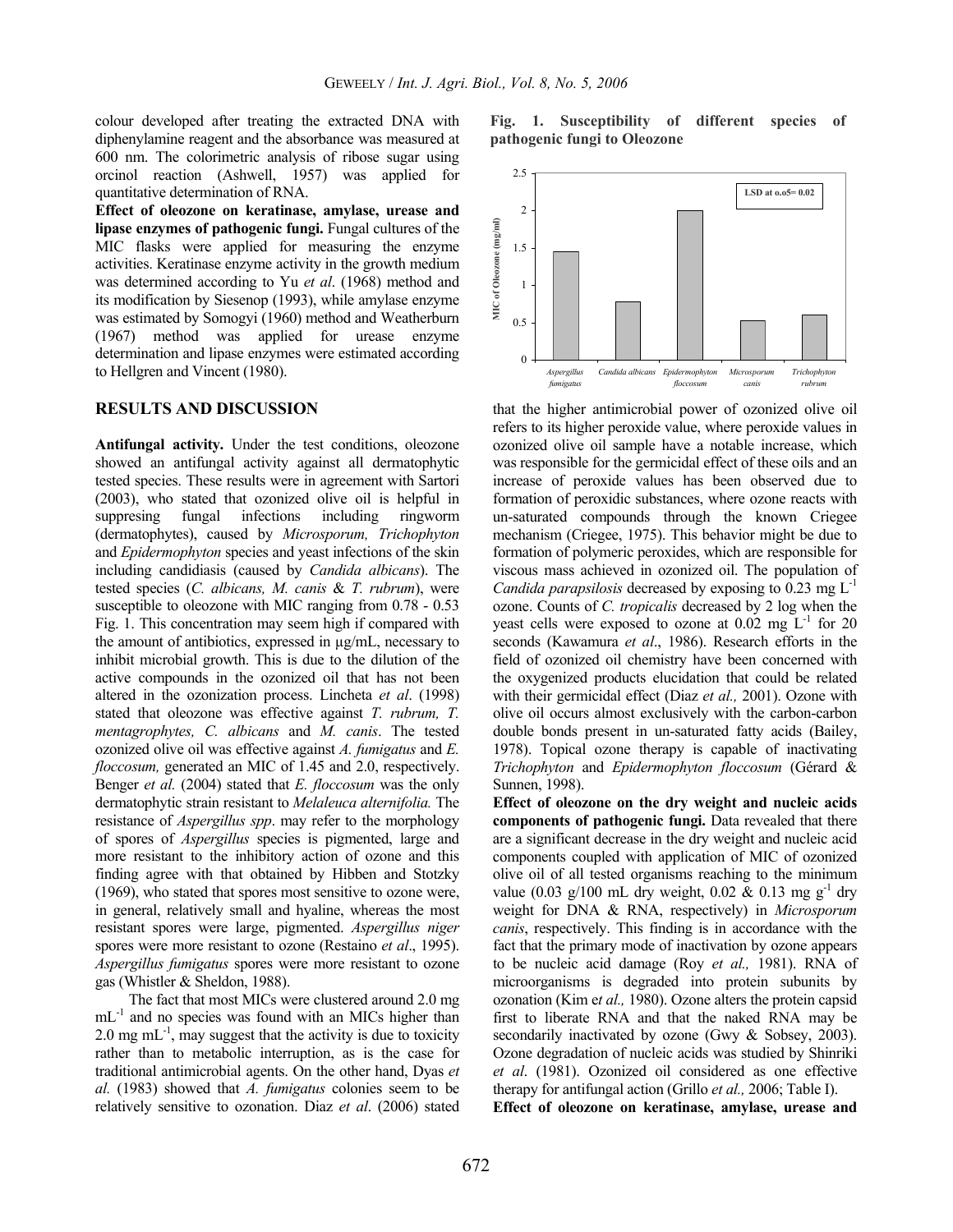| <b>Fungal species</b>    | Control | Dry weight | <b>LSD</b> | Control | DNA  | LSD  | Control | <b>RNA</b> | <b>LSD</b> |
|--------------------------|---------|------------|------------|---------|------|------|---------|------------|------------|
| Aspergillus fumigatus    | .34     | 0.37       | 0.97       | 0.20    | 0.18 | 0.01 | 0.42    | 0.30       | 0.12       |
| Candida albicans         | .20     | 0.22       | 00.1       | 0.19    | 0.15 | 0.02 | 0.35    | 0.22       | 0.14       |
| Epidermophyton floccosum | 0.79    | 0.10       | 0.32       | 0.23    | 0.17 | 0.05 | 0.40    | 0.25       | 0.13       |
| Microsporum canis        | 0.81    | 0.03       | 0.78       | 0.09    | 0.02 | 0.07 | 0.20    | 0.13       | 0.07       |
| Trichophyton rubrum      | 0.95    | 0.08       | $_{0.87}$  | 0.11    | 0.09 | 0.02 | 0.26    | 0.16       | 0.09       |
| $LSD$ at $0.05$          | 0.43    | 0.15       |            | 0.03    | 0.16 |      | 0.23    | 0.17       |            |

**Table I. Effect of the minimum inhibitory concentrations (MICs) of the tested ozonized olive oil for each species on dry weights (g/100 mL) and nucleic acid components of the biomass (mg/g dry weight) of the tested pathogenic organisms** 

**Table II. Effect of the minimum inhibitory concentrations (MICs) of the tested ozonized olive oil on the production of amylase and lipase enzymes (determined as diameter of the clear zone, mm) liberated by the tested dermatophytes** 

| <b>Fungal species</b>    | Control | Amylase enzyme | LSD  | Control | Lipase enzyme | LSD |
|--------------------------|---------|----------------|------|---------|---------------|-----|
| Aspergillus fumigatus    | 20.0    | נ.י            | 14.6 | 12.0    | 0.12          | 9.0 |
| Candida albicans         | 1.0     | 4.،            | 7.8  | 2.2     | 0.9           |     |
| Epidermophyton floccosum | 8.3     | 1.0            |      | 3.0     | 2.2           | 0.8 |
| Microsporum canis        | 14.0    | 2.2            | 11.8 | 9.2     | 3.4           | 5.6 |
| Trichophyton rubrum      | 22.0    | 8.0            | 12.5 | 0.0     | 0.0           | 0.0 |
| $LSD$ at $0.05$          | 2.10    | 0.40           |      | 1.70    | 0.35          |     |

**Table III. Effect of the minimum inhibitory concentrations (MIC) of the tested ozonized olive oil on the production of keratinase enzyme (unit/ml) and urease enzyme (determined as a change in pH of the media) liberated by the tested dermatophytes** 

| <b>Fungal species</b>    | Control | Keratinase enzyme | LSD | Control | Urease enzyme |
|--------------------------|---------|-------------------|-----|---------|---------------|
| Aspergillus fumigatus    | 5.6     | 0.9               | 4.7 | $+ve$   | -ve           |
| Candida albicans         | 2.0     | 0.2               |     | $+ve$   | -ve           |
| Epidermophyton floccosum | 9.5     | 2.0               | 5.4 | $+ve$   | -ve           |
| Microsporum canis        | 15.0    | 6.2               | 8.8 | $+ve$   | -ve           |
| Trichophyton rubrum      | 10.4    | 3.9               | 6.5 | $+ve$   | -ve           |
| $LSD$ at $0.05$          |         | 0.7               |     |         |               |

**lipase enzymes of dermatophytic fungi.** Data in Table II revealed that amylase enzyme was liberated by all examined fungi. Application of oleozone leads to a significant decrease in amylase activity except, *A. fumigatus,* which recorded the only non-significant amylolytic inhibition. It was found that *T. rubrum* had the highest amylase activity (22.0 mm) and this result was in accordance with that obtained by El-adly (2002), who found that *Trichophyton*, *Microsporum* and *Epidermophyton* were able to liberate amylase enzyme and *Trichophyton spp.* was the pioneer in amylase production. Not all tested pathogens have the ability to liberate lipase. A less enhancement of lipase production was associated with addition of oleozone for all species. *T. rubrum* lack the ability to produce this enzyme. The tested pathogens (*A. fumigatus & M. canis*), were the higher producer of lipase enzyme (12.0 & 9.2 mm, respectively). The highest lipolytic activity was demonstrated by *Microsporum canis* followed by *Trichophyton mentagrophytes* and *Epidermophyton floccosum* (Hellgren & Vincent, 1980).

The production of different enzymes by keratinophilic fungi is of immense value for their successful survival and subsequent hydrolysis of keratin (Azariah *et al*., 1997). The enzymes have a role in pathogenesis causing dermatophyte

infection (Samdani & Al-Bitar, 2003). Table III indicate that there are a significant drop in the release of keratinase for all tested species reaching to the maximum value (0.2 unit/mL) for *C. albicans* compared with control. Many keratinophilic fungi are pathogenic and linked with the incidence of dermatophytosis (Qin *et al.,* 1992). Keratinases and other enzymes released by dermatophytes make it possible for the fungi to invade deeper in the stratum corneum (Lesher  $\&$ Zember, 2004). All tested pathogens were negatively producers for urease under the effect of oleozone. Helmy (1983) obtained variable results when tested some dermatophytic species for their ability to hydrolyze urea. The protective effect of ozone on important enzymes was studied by León and Ajamiech (2004). Ozone pretreatment leads to inhibition of superoxide dismutase, catalase and glutathione peroxidase enzyme activities (González *et al.*, 2004).

The fungicidal effects of ozone are due to its high reactivity toward c = c on biological compounds *in vivo*, attention have been paid to changes in enzyme activities because enzyme activities are easily detected, when enzymes are damaged by ozone (Bockman & Heppel, 1968). In addition, it was easy to measure their activities, because they could be accumulated in cells by specific growth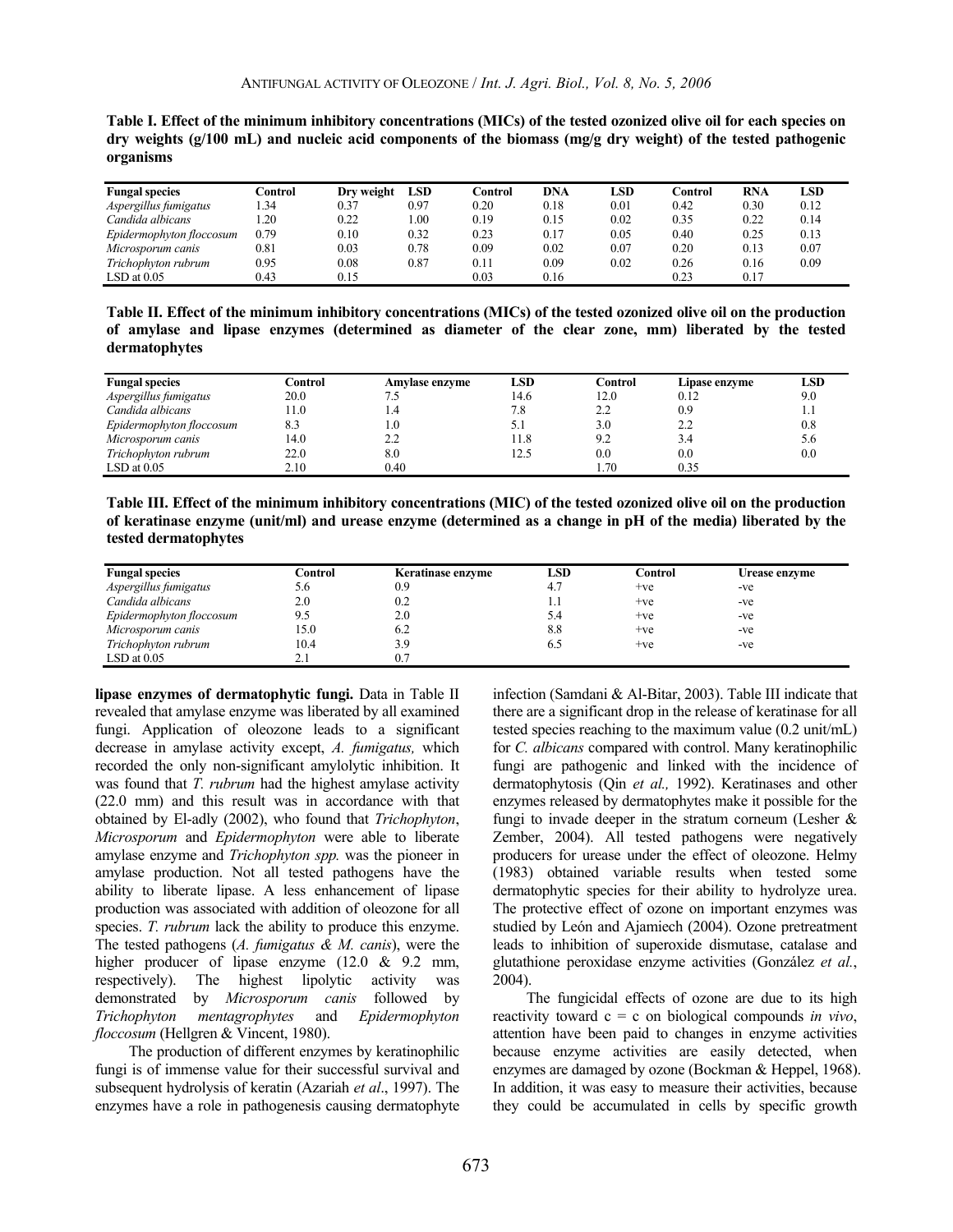conditions. This suggestion is supported by speculation that aldehydes, peroxides and hydroxyl radicals are produced by ozone in oxidizing process of polyunsaturated fatty acids in the cytoplasmic membrane and that they attack enzymes in the cytoplasm (Mehlman & Borek, 1987). Oxidation of sulfhydryl groups (SH to S-S) in the enzyme is the principal cause of death (Barron, 1954).

The degradation of nucleic acid was parallel to that for enzymatic activities, which may suggest the role played by nucleic acids in the synthesis of enzymes. Franco (2005) found that ozonization of RNA causes its denaturation and RNA molecules display enzymatic activities and has a role in synthesis of biological molecules.

The wide availability of olive oil makes oleozone a competitive antimicrobial agent. The therapeutic advantage of ozonized olive oil (Oleozone), as an alternative treatment for dermatophytosis or in conjunction with other antimycotics, can avoid problems such as side effects and/or resistance.

#### **REFERENCES**

- Alvarez, M. and R.T. O'Brien, 1982. Mechanisms of inactivation of poliovirus by chlorine dioxide and iodine. *Appl. Environ. Microbiol.,* 44: 1064–71
- Alvarez, R., S. Menendez, M. Peguera and J. Turrent, 1997. Treatment of primary pioderma with ozonized sunflower oil. *In*: *Second International Symposium on Ozone Application Havana*, P: 76. Cuba, National Center for Scientific Research, Havana, Cuba
- Arana, I., P. Santorum, A. Muela and I. Barcina, 1999. Chlorination and ozonation of waste-water: comparative analysis of efficacy through the effect on Escherichia coli membranes. *J. Appl. Microbiol.,* 86: 883–8
- Ashwell, G., 1957. *Methods in Enzymology, Vol. III,* P: 81. Interscience Publishers, New York
- Azariah, J., H. Azariah and D.R.J. Macer, 1997. Ecoethical technology using extra cellular enzymes. Proc. Intl. Bioethics Workshop in Madras: Biomanagement of Biogeo-resources, 16-19 Jan. 1997, University of Madras, Madras
- Barron, E.S., 1954. The role of free radicals of oxygen in reactions produced by ionizing radiations. *Rad. Res.,* 1: 109–24
- Bocci, V., 2002. *Oxygen-Ozone Therapy*. A Critical Evaluation, Kluwer Academia Publishers: Dordrecht, The Netherlands
- Bockman, R.W. and A.L. Heppel, 1968. On the localization of alkaline phosphatase and cyclic phosphodiesterase in *Eschrichia coli*. *Biochem.,* 7: 2554–62
- Benger, S., P. Townsend, R. Ashford and P. Lambert, 2004. An *in vitro* study to determine the minimum inhibitory concentration of Melaleuca alternifolia against the dermatophyte *Trichophyton rubrum*. *The Foot,* 14: 86–91
- Burton, K., 1968. *Methods in Enzymology, Vol. II Part B,* P: 163. Interscience publishers, New York
- Conant, N.F., 2004. Fungus infections of the hair and nails. *J. Chronic Dis.,* 5: 506–17
- Coronel, B., P. Duroselley, H. Behry, J.F. Moskovtchenko and J. Freneyy, 2002. In situ decontamination of medical wastes using oxidative agents: a 16-month study in a polyvalent intensive care unit. *J. Hosp. Inf.,* 50: 207–12
- Cox, S.D., C.M. Mannnn and J.L. Markham, 2000. The mode of antimicrobial action of the essential oil of *Melaleuca alternifolia. J. Appl. Microbiol.,* 88: 170–5
- Criegee, R., 1975. *Mechanism of Ozonolisis, 14th ed*., Angewandte Chemie Int: England
- Diaz, M.F., R. Hernandez, G. Martinez, G. Vidal, M. Gomez, H. Fernandez and R. Garces, 2006. Comparative study of ozonized olive oil and ozonized sunflower oil. *J. Braz. Chem. Soc.,* 17: 403–7
- Diaz, M., I. Lezcano, J. Molerio and F. Hernández, 2001. Spectroscopic characterization of ozonides with biological activity*. Ozone Sci. Eng.,* 1: 35–40
- Diaz, M., N. Núñez, D. Quincose, W. Díaz and F. Hernández, 2005. Study of three systems for ozonation of coconut oil*. Ozone Sci. Eng.,* 2: 153–7
- Dorman, H.J.D. and S.G. Deans, 2000. Antimicrobial agents from plants: antibacterial activity of plant volatile oils. *J. Appl. Microbiol.,* 88: 308–16
- Dyas, A., B. Boughton and B. Das, 1983. Ozone killing action against bacterial and fungal species*. J. Clin. Pathol.,* 10: 1102–4
- Eladly, A., 2002. Study of laser and solar photosensitization processes on dermatologic fungi. *Ph.D. Thesis*, Cairo University
- Finch, G.R., E.K. Black, C.W. Labatiuk, L. Gyurek and M. Belosevic, 1993. Comparison of *Giardia lamblia* and *Giardia muris* cyst inactivation by ozone. *Appl. Environ. Microbiol.,* 59: 3674–80
- Franco, C., 2005. Ozone degradation of ribonucleic acid (RNA). *Poly. Deg. Stab.,* 89: 274–81
- Gérard, V. and M.D. Sunnen, 1998. *The Utilization of Ozone for External Medical Melbourne Pathology,* Collingwood, Victoria, Australia
- Grillo, R., L. Falcon, W. Lorenzo, R. Daniel, S. Mendez, M. Gomez, 2006. *The Analyst Fungal Skin/Nail Infection*. A Fernàndez Centro Nacional de Investigaciones Cientificas
- González, R., A. Borrego, Z. Zamora, Ch. Romay, S. Menéndez, F. Hernández, T. Montero and E. Rojas, 2004. *Protection by Ozone Preconditioning is Mediated by Antioxidant System in Cisplatininduced Nephrotoxicity in Rats*. 4<sup>th</sup> Simposio Internacional de Aplicaciones del Ozono, Cuba Resúmenes
- Gundarova, R.A., I.P. Khoroshilova-Maslova, G.G. Bordiugova, L.V. Ilatovaskaia and I.M. Lapina, 1996. Experimental validation of using ozonized physiological solutions in intraocular infection. *Vestnik Oftalmologii,* 112: 9–11
- Gunstone, F.D., J.L. Harwood and F.B. Padley, 1994. *The Lipid Handbook*. *Occurrence and Characteristics of Oils and Fats, 2nd ed*., Chapman and Hall: London
- Gurgela, L.A., J.J.C. Sidrimb, D.T. Martinsc, V.C. Filhod and V.S. Raoa*,* 2005. *In vitro* antifungal activity of dragon's blood from *Croton urucurana* against dermatophytes. *J. Ethnopharmacol.,* 97: 409–12
- Gwy, A.S. and M.D. Sobsey, 2003. Reduction of Norwalk Virus, Poliovirus 1, and Bacteriophage MS2 by Ozone Disinfection of Water. *Appl. Environ. Microbiol.,* 69: 3975–8
- Hellgren, L. and J. Vincent, 1980. Lipolytic activity of some dermatophytes. *J. Med. Microbiol.*, 13: 155–60
- Helmy, S.M., 1983. Studies on the enzymatic activities on some dermatophytes. *M. Sc. Microbiology* Faculty of Veterinary Medicine Zagazig University, Egypt
- Hibben, C.R. and G. Stotzky, 1969. Effects of ozone on germination of fungus spores. *Canadian J. Microbiol.,* 15: 1187–96
- Kawamura, K., M. Kaneko, T. Hirata and K. Taguchi, 1986. Microbial indicators for the efficiency of disinfection processes. *Water Sci. Technol.*, 18: 175–84
- Kim, C.K., D.M. Genetile and O.J. Sproul, 1980. Mechanism of ozone inactivation of bacteriophage f2. *Appl. Environ. Microbiol.,* 39: 210–8
- Kim, M., G. Choi and H. Lee, 2003. Fungicidal property of *Curcuma longa* L. rhizome-derived curcumin against phytopathogenic fungi in a green house. *J. Agric. Food Chem.,* 51: 1578–81
- Ledea, O., 2003. *Ph. D. Thesis*, National Center for Scientific Research, Havana City
- Lesher, J.L. and G. Zember, 2004. *Tinea Corporis.* eMedicine. eMedicine.com, Inc
- Lezcano, I., N. Núñez, M. Espino and M. Gómez, 2000. Antibacterial activity of ozonized sunflower oil, against *Staphylococcus aureus* and *Staphylococcus epidermis*. *Ozone Sci. Eng.,* 2: 207–14
- León, O.S. and H. Ajamiech, 2004. *Protective Effects of Ozone Oxidative Preconditioning Against Liver Ischemia/Reperfusion Injury in Rats*. (Cuba)  $4<sup>th</sup>$  Simposio Internacional de Aplicaciones del Ozono 6 al 9 de abril del, Ciudad de La Habana, Cuba Resúmenes